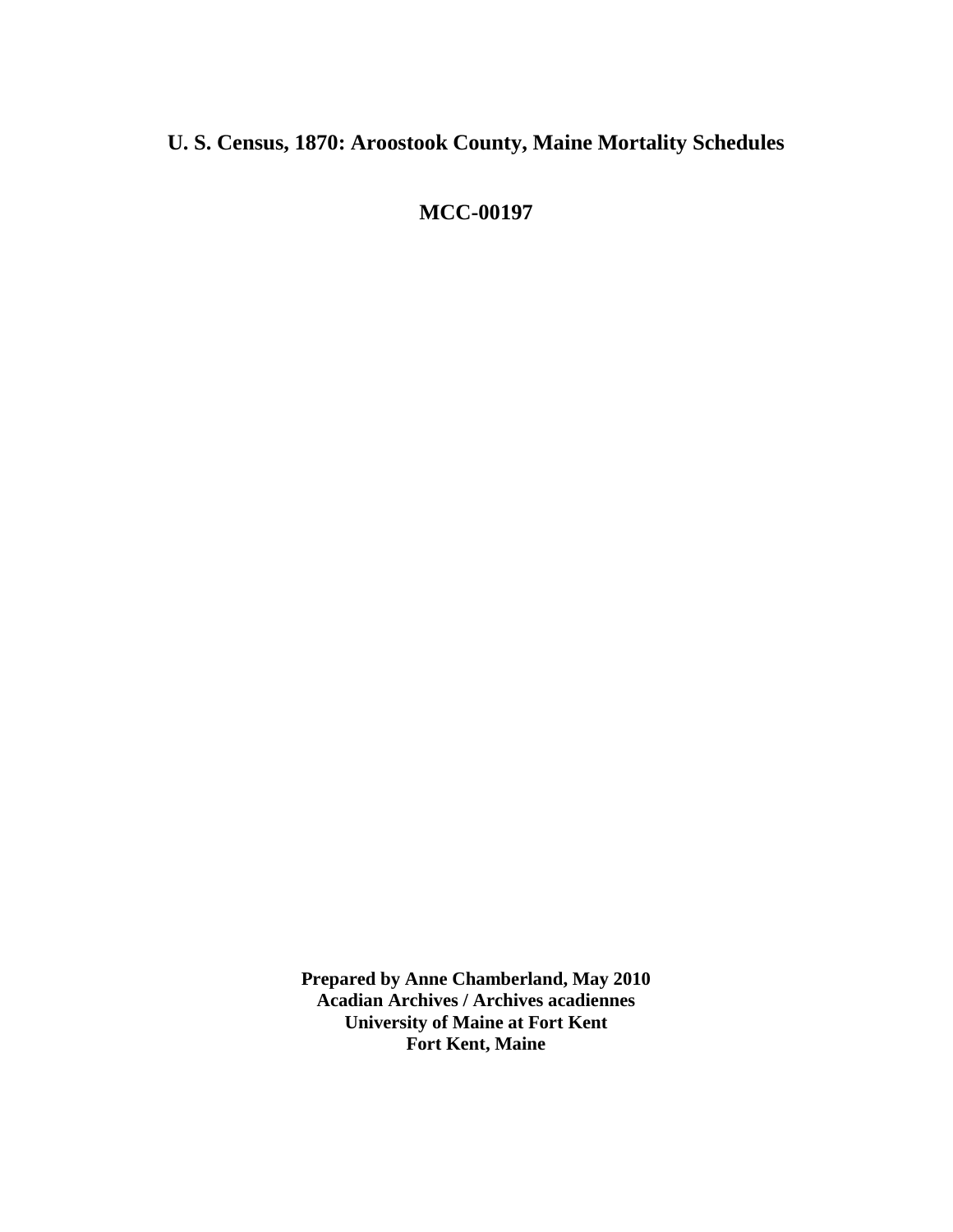*Title:* U. S. Census, 1870: Aroostook County, Maine Mortality Schedule

*Creator/Collector:* U. S. Census

*Collection number:* MCC-00197 Shelf list number: UM-197 *Dates:* 1870 *Extent:* 1 folder *Provenance: Language:* Not applicable. *Conservation notes:* None. *Access restrictions:* No restrictions on access. *Physical restrictions:* None. *Technical restrictions:* None.

*Copyright:* Copyright has been assigned to the Acadian Archives/Archives acadiennes. All requests for permission to publish or quote from manuscripts must be submitted in writing to the Acadian Archives/Archives acadiennes

*Citation:* U. S. Census, 1870: Aroostook County, Maine Mortality Schedule, MCC-00196, Acadian Archives/Archives acadiennes, University of Maine at Fort Kent

*Separated materials:* Not applicable.

*Related materials:* Not applicable.

*Location of originals:* Not applicable.

*Location of copies:* Not applicable.

*Published in:* Not applicable.

*Biographical information:* Not applicable

*Scope and content:* Mortality schedules record deaths in the year preceding the taking of the census. For example, the 1870 mortality schedules include persons who died between June 1, 1869 and May 31, 1870. For each person, the following information is listed: name, age, sex, marital status if married or widowed, state or country of birth, month of death, occupation, cause of death, and the length of the final illness.

Mortality schedules predate the keeping of death records by states, which, in some situations, makes a mortality schedule the only record available that offers the date, place, and cause of an ancestor's death. The process started in 1850, when census takers attempted to collect